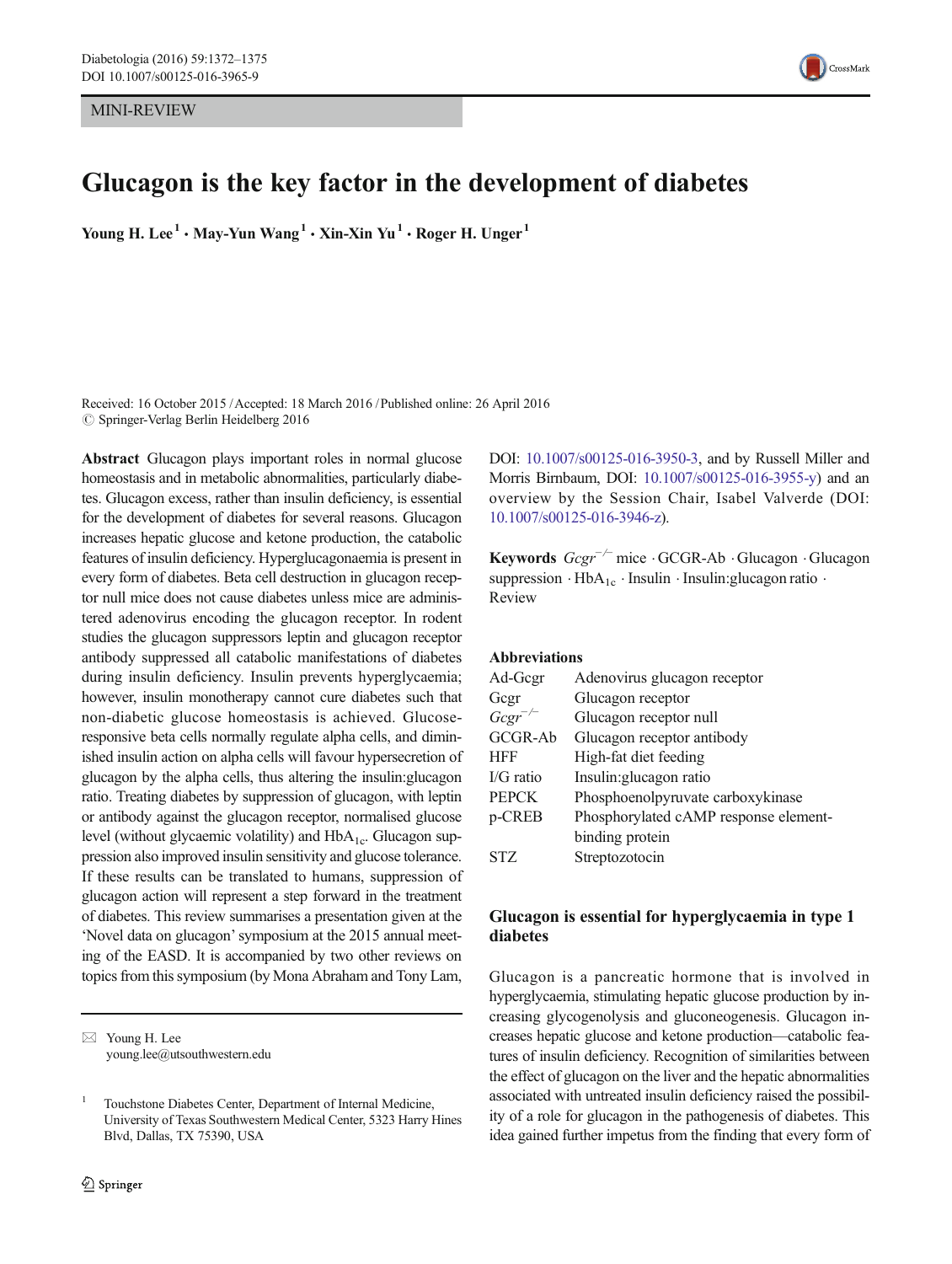<span id="page-1-0"></span>diabetes in humans and animals is accompanied by absolute or relative hyperglucagonaemia [[1,](#page-3-0) [2](#page-3-0)], which led to the characterisation of diabetes as a bihormonal disease [[3](#page-3-0)] in which hepatic overproduction of fuel is caused by glucagon excess rather than directly by insulin deficiency [\[4](#page-3-0)]. Studies on glucagon receptor null mice  $(Gcgr^{-/})$  suggested that glucagon is essential for the development of the metabolic abnormalities of diabetes. Despite near total beta cell destruction,  $Gcgr^{-/-}$  mice showed none of the typical clinical or laboratory manifestations of diabetes [\[5\]](#page-3-0). Hyperglycaemia was not detected and glucose tolerance was normal. Hepatic protein levels of phosphorylated cAMP response element-binding protein (p-CREB) and *Pepck* mRNA were profoundly reduced in  $Gcgr^{-/-}$  mice with insulin deficiency, evidence that glucagon action had been effectively blocked. After the insertion of adenovirus glucagon receptor (Gcgr) cDNA, Gcgr mRNA (Ad-Gcgr) was transiently expressed in the liver for several days and then spontaneously disappeared. During the transient expression of Gcgr mRNA in the liver, blood glucose increased dramatically, to over 22.2 mmol/l, and this was accompanied by increased levels of Pepck mRNA and p-CREB. When expression of the Gcgr mRNA diminished spontaneously, blood glucose, Pepck mRNA and p-CREB returned to non-diabetic levels. Following restoration of glucagon function by administration of Ad-Gcgr, diabetes reappeared. These studies suggest that glucagon is essential for hyperglycaemia in type 1 diabetes and that blocking glucagon action prevents deadly metabolic and clinical derangements [\[5,](#page-3-0) [6](#page-3-0)] (Table 1). Without glucagon action, the liver does not produce enough glucose to exceed the native glucose consumption by the brain [\[7\]](#page-3-0). Thus, in rodents with a congenital absence of Gcgr, it is possible to destroy all insulinsecreting beta cells without causing abnormal glucose homeostasis and glucose intolerance.

## Itinerary of secreted insulin vs injected insulin

Insulin prevents death in diabetic ketoacidosis and dramatically extends life, but does not exert its action in the same way as endogenous insulin. Neither glucose homeostasis nor glycation-related diabetic complications can be fully

normalised by insulin treatment [\[8](#page-3-0)]. Even patients with optimally controlled type 1 diabetes through multiple injections of insulin may exhibit extraordinary glycaemic volatility, ranging from severe hyperglycaemia with glucose levels approaching 22 mmol/l to interruptions of hypoglycaemia with glucose levels plunging below 2.2 mmol/l. Surprisingly, although insulin replacement therapy has been available for nine decades, the mechanism of this glucose hypervolatility remains to be elucidated. It may be due to differences between secreted insulin and injected insulin. The journey of secreted insulin begins with the release of a high concentration of insulin that controls glucagon secretion and sets the insulin/ glucagon (I/G) ratio. The beta cells respond to a meal with the immediate secretion of insulin, such that there is a concentration spike within 5 min, known as the first phase of insulin release. This high undiluted concentration of insulin floods around the alpha cells, leading to suppression of glucagon secretion. The mixture of these two hormones, high insulin and low glucagon (i.e. a high I/G ratio) signals to the liver to take up and store all the incoming nutrients. The majority of insulin receptors are located in the splanchnic tissues. Insulin binds to these receptors, leaving a low level of insulin in the post-hepatic circulation such that peripheral tissues are exposed to relatively low levels of insulin. The fate of injected insulin is quite different from secreted insulin. When insulin is injected subcutaneously, injected insulin forms a pocket between the skin and muscle and is slowly absorbed over a period of 15–60 min. More importantly, a very low concentration of insulin reaches the islets, and normally this is not sufficient to suppress glucagon secretion, resulting in a low I/G ratio. This low I/G ratio signals to the liver to produce more glucose, as in the fasting state. It is this overproduction of glucose that may cause the postprandial hyperglycaemic surges, and necessitates an increased insulin dose. Although this insulin level achieved by injected insulin is far below the paracrine glucagon-suppressing level of intra-islet insulin, it can cause glucose uptake into post-hepatic insulin targets such as skeletal muscles and adipose tissues. This may result in a hypoglycaemic episode. The extreme rollercoaster of glycaemic volatility with insulin monotherapy can be explained by too much post-hepatic insulin action and not

Table 1 Glucagon is essential for the development of diabetes

| Animal model            | Treatment    | <b>Results</b><br>Non-diabetic,<br>no glucagon action | Treatment       | Results<br>Diabetic, glucagon action                 | Ref. |
|-------------------------|--------------|-------------------------------------------------------|-----------------|------------------------------------------------------|------|
| $Gcgr^{-/-}$ mice       | STZ.         | Euglycaemia                                           | Ad- <i>Gcgr</i> | Hyperglycaemia                                       | 15 I |
| $db/db Gcgr^{-/-}$ mice | $Gcgr^{-/-}$ | Normal OGTT<br>Euglycaemia<br>Normal insulin          | $Ad-Gcgr$       | Abnormal OGTT<br>Hyperglycaemia<br>Hyperinsulinaemia | [6]  |

There is no abnormal glucose homeostasis without glucagon action. However, inserting glucagon action using Ad-Gcgr, diabetes reoccurred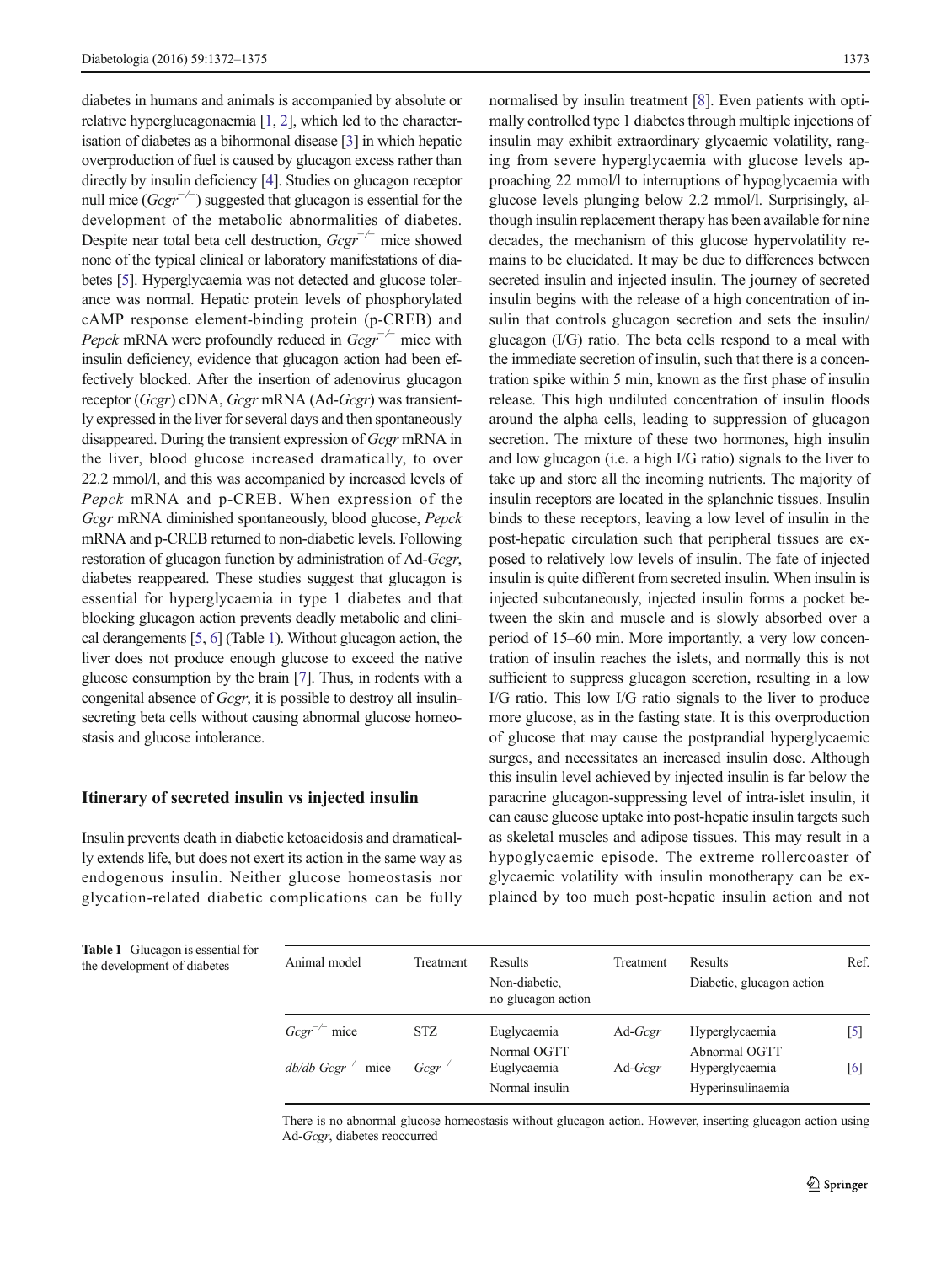enough insulin action on splanchnic target tissues [[9\]](#page-3-0) In fact, if this is the cause of glycaemic hypervolatility, it should be possible to achieve stable euglycaemia by lowering the high concentration of insulin in the post-hepatic circulation and the high concentration of glucagon in the pre-hepatic circulation, and simulate the mode of action of secreted insulin.

### Glucagon therapeutics in type 1 diabetes

The studies on the differences between local concentrations achieved with secreted insulin and injected insulin led to the search for a therapeutic suppressor of diabetic hyperglucagonaemia or a blocker of its action on the liver. The first glucagon-suppressing substance to be discovered was somatostatin, after which the potent glucagon suppressor leptin was identified. In rodent models of uncontrolled type 1 diabetes, leptin therapy alone or in combination with a low dose of insulin reverses the severe catabolic state through suppression of hyperglucagonaemia. With leptin therapy, there is far less glucose variability than with insulin monotherapy, and  $HbA_{1c}$  is normalised. In addition, in contrast to insulin monotherapy, leptin lowers both lipogenic and cholesterologenic transcription factors and enzymes and reduces plasma and tissue lipids [\[10,](#page-3-0) [11\]](#page-3-0). In a streptozotocin (STZ)-induced mouse model of type 1 diabetes, insulin treatment paradoxically exhibited higher plasma glucagon during hyperglycaemic surges than during normoglycaemic intervals. Blocking glucagon action with a GCGR-antagonising antibody (GCGR-Ab) maintained blood glucose levels below 5.5 mmol/l and  $HbA_{1c}$  levels below 6% (42 mmol/mol) in these STZ-treated mice. We have not yet encountered hypoglycaemia (glucose <3.3 mmol/l) in diabetic rodents treated with GCGR-Ab. Even without exogenous insulin administration, GCGR-Ab significantly decreased PEPCK, which is responsible for hepatic glucose production [[12](#page-3-0)] (Table 2).

in islets of type 1 diabetic patients, type 2 diabetic patients have a few remaining beta cells [[13](#page-3-0)]. And yet, like type 1 diabetic patients, they have persistent hyperglucagonaemia and are insulin resistant. In  $Gcgr^{-/-}$  mice without hyperinsulinaemia, obesity could not be induced by high-fat diet feeding (HFF) [\[14](#page-3-0)]. However, the administration of high concentrations of insulin to HFF  $Gcgr^{-/-}$  mice resulted in hyperglycaemia and obesity, characteristics commonly observed in animals with type 2 diabetes [\[15](#page-3-0)]. The db/db mouse, another model of type 2 diabetes, has a congenital deficiency of leptin with hyperglycaemia and hyperinsulinaemia. However, in db/db mice lacking Gcgr, glucose and insulin levels remain within the normal range. Restoring glucagon function by delivering Ad-*Gcgr* to the liver of these mice increases glucose and insulin levels [[15](#page-3-0)]. Gcgr mRNA was transiently expressed in the liver and then spontaneously disappeared. Hyperglycaemia occurred upon the delivery of the Gcgr transgene to the liver and persisted until spontaneous disappearance of the Gcgr transgene. When the Gcgr transgene spontaneously disappeared, hyperglycaemia and insulin resistance also disappeared. This signifies that the hyperglycaemia in type 2 diabetes, like that in type 1 diabetes, cannot occur in the absence of glucagon action (Table [1\)](#page-1-0). Because glucose overproduction is maintained by glucagon signalling in the liver of type 2 diabetic animals, the rapid normalisation of hyperglycaemia after acute disappearance of Gcgr mRNA suggests that acute suppression of glucagon action would be a very effective therapeutic method. The therapeutic implications of glucagon suppression by GCGR-Ab were tested in db/db mice. Suppression of glucagon action with GCGR-Ab in ob/ob [\[16](#page-3-0)] and db/db mice normalised blood glucose and  $HbA_{1c}$  levels to within the non-diabetic range (Y. Lee, unpublished data). As in the mouse models of type 1 diabetes, suppression of glucagon action with GCGR-Ab treatment normalised the metabolic phenotypes of models of type 2 diabetes (Table 2).

#### Glucagon and type 2 diabetes

The pathophysiology of type 2 diabetes is strikingly different from that of type 1 diabetes. In contrast to the lack of beta cells Although one cannot assume that results in animals will be reproduced in humans, these results suggest that in patients

Clinical implications of glucagon therapeutics

| <b>Table 2</b> Treatment of diabetes by |
|-----------------------------------------|
| suppressing glucagon action with        |
| leptin or GCGR-Ab                       |

| Animal model of diabetes                                                            | Ref.                                                     | Treatment                                                                | Results                                                                                   |
|-------------------------------------------------------------------------------------|----------------------------------------------------------|--------------------------------------------------------------------------|-------------------------------------------------------------------------------------------|
| NOD mice<br>STZ-treated rats<br>STZ-treated mice<br>dh/dh mice<br><i>ob/ob</i> mice | [10]<br>[11]<br>[12]<br>Y. Lee, unpublished data<br>[16] | Recombinant leptin<br>Adenovirus leptin<br>GCGR-Ab<br>GCGR-Ab<br>GCGR-Ab | Non-diabetic<br>Stable euglycaemia<br>$HbA_{1c} < 6\%$ (<42 mmol/mol)<br>No hypoglycaemia |

Suppressing glucagon action by leptin or GCGR-Ab normalises blood glucose and  $HbA<sub>1c</sub>$  levels in various animal models

The findings listed in the Results column apply to all studies listed in the table